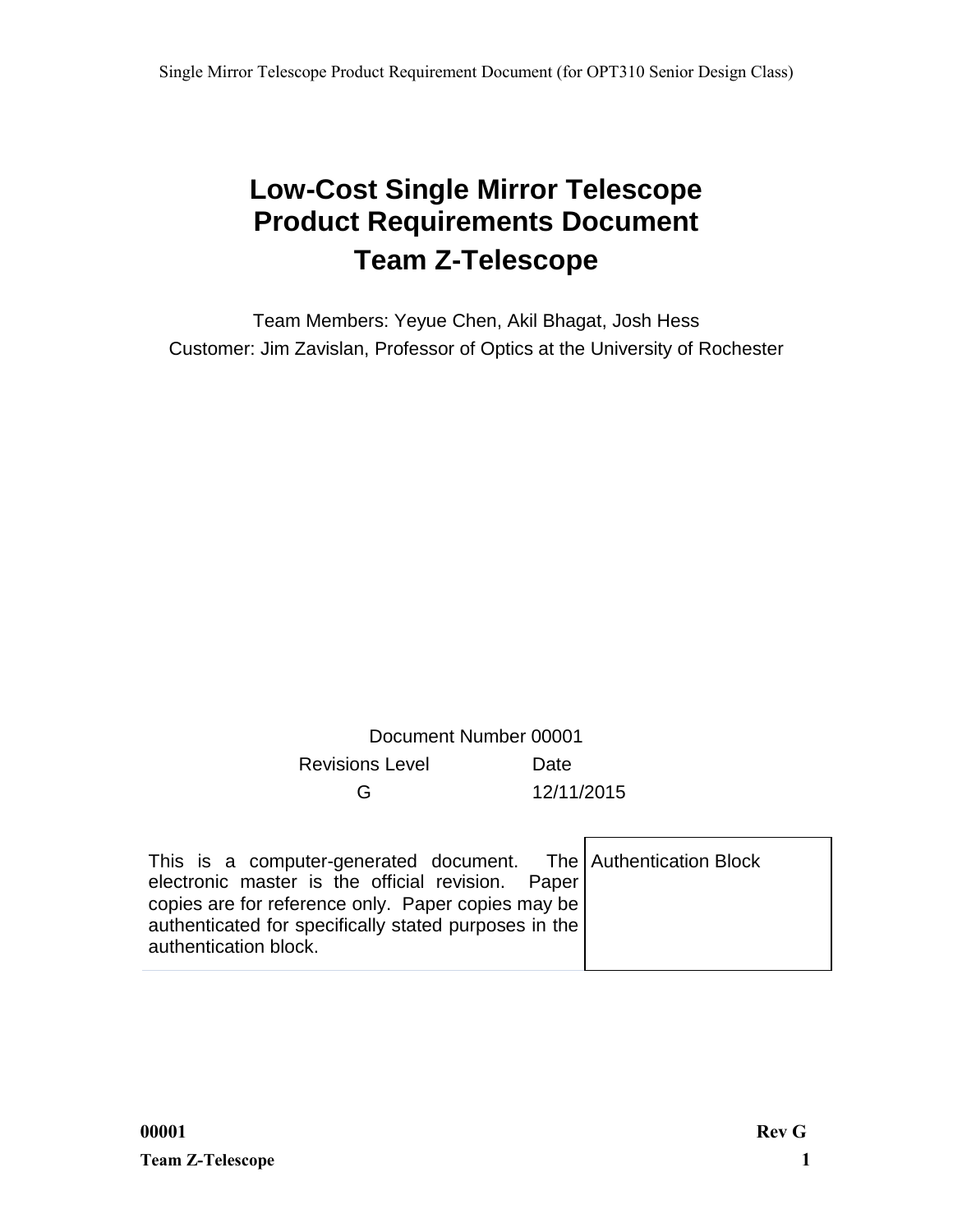Single Mirror Telescope Product Requirement Document (for OPT310 Senior Design Class)

|   | <b>Rev Description</b>               | Date       | Authorization |
|---|--------------------------------------|------------|---------------|
| A | <b>Initial PRD</b>                   | 10/30/2015 | YC            |
| B | Specifications and Schedule created. | 11/18/2015 | YC            |
|   | Rewrote Vision.                      |            |               |
|   | <b>Telescope Specifications</b>      |            |               |
| C | Formatting                           | 11/24/2015 | JH            |
|   | Team Name change                     |            |               |
| D | <b>Block Diagram</b>                 | 12/8/2015  | AB            |
|   | <b>Table of Contents</b>             |            |               |
| Е | Formatting                           | 12/8/2015  | YC            |
|   | <b>Customer Information</b>          |            |               |
|   | Project scope                        |            |               |
|   | Team member responsibilities         |            |               |
|   | Regulatory issues                    |            |               |
|   | Intellectual resources               |            |               |
|   | <b>Budget</b>                        |            |               |
| F | Updates from class feedback          | 12/9/2015  | JH            |
| G | Updates from customer feedback       | 12/11/2015 | AB, JH&YC     |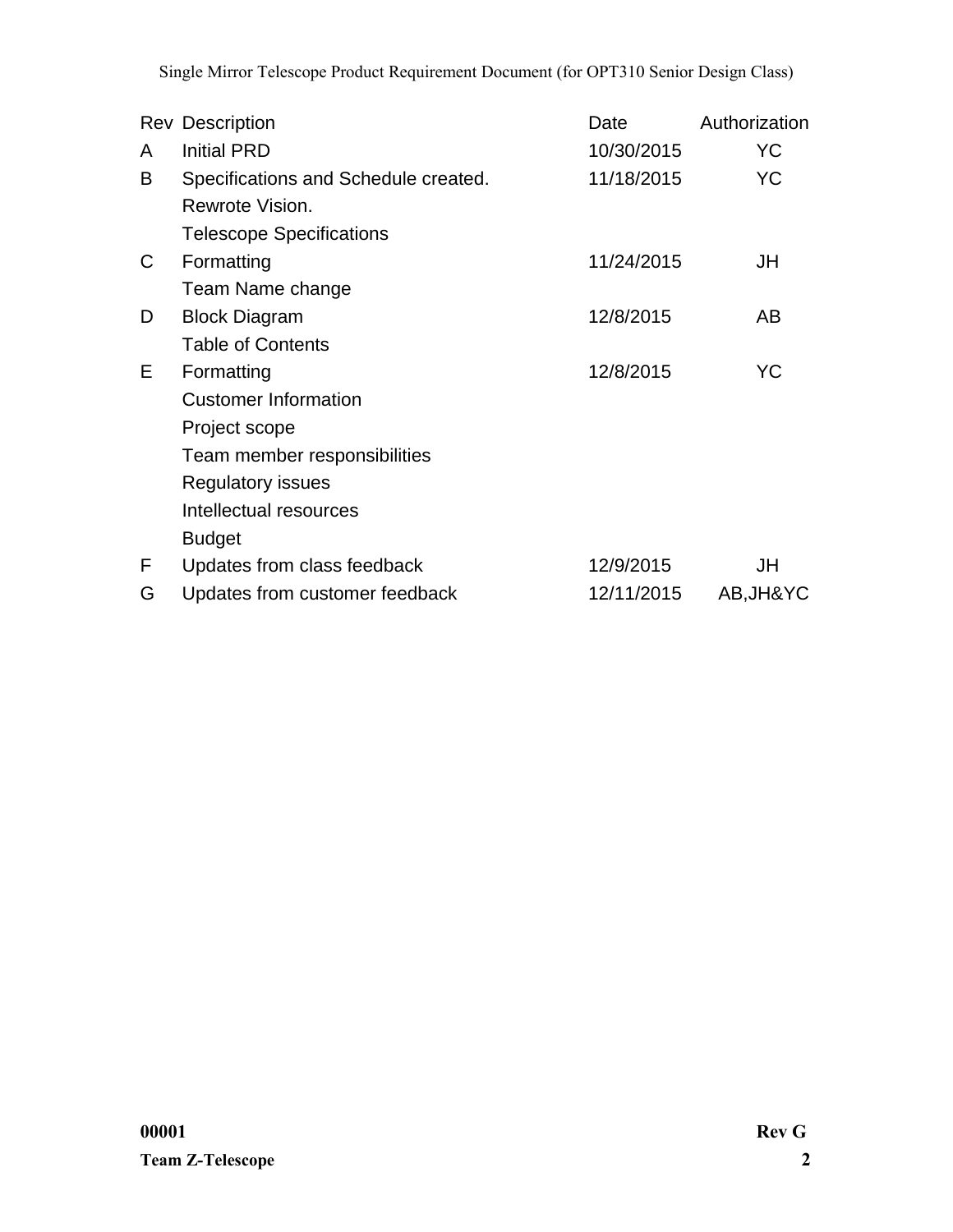# Table of Contents

| Vision:                                          | 4  |
|--------------------------------------------------|----|
| <b>Project Scope:</b>                            | 4  |
| Team Responsibilities:                           | 5  |
| Environment:                                     | 5  |
| <b>Regulatory Issues:</b>                        | 5  |
| Fitness for use:                                 | 5  |
| The system will:                                 | 5  |
| It is desirable that:                            | 6  |
| <b>Block Diagram:</b>                            | 6  |
| Intellectual Resources:                          | 6  |
| Appendix A: Code V Full Telescope Specifications | 7  |
| <b>Appendix B: Detector Specifications</b>       | 8  |
| Appendix C: Budget:                              | 8  |
| Appendix D: ImageJ Decimation study              | 9  |
| Appendix E: Schedule                             | 10 |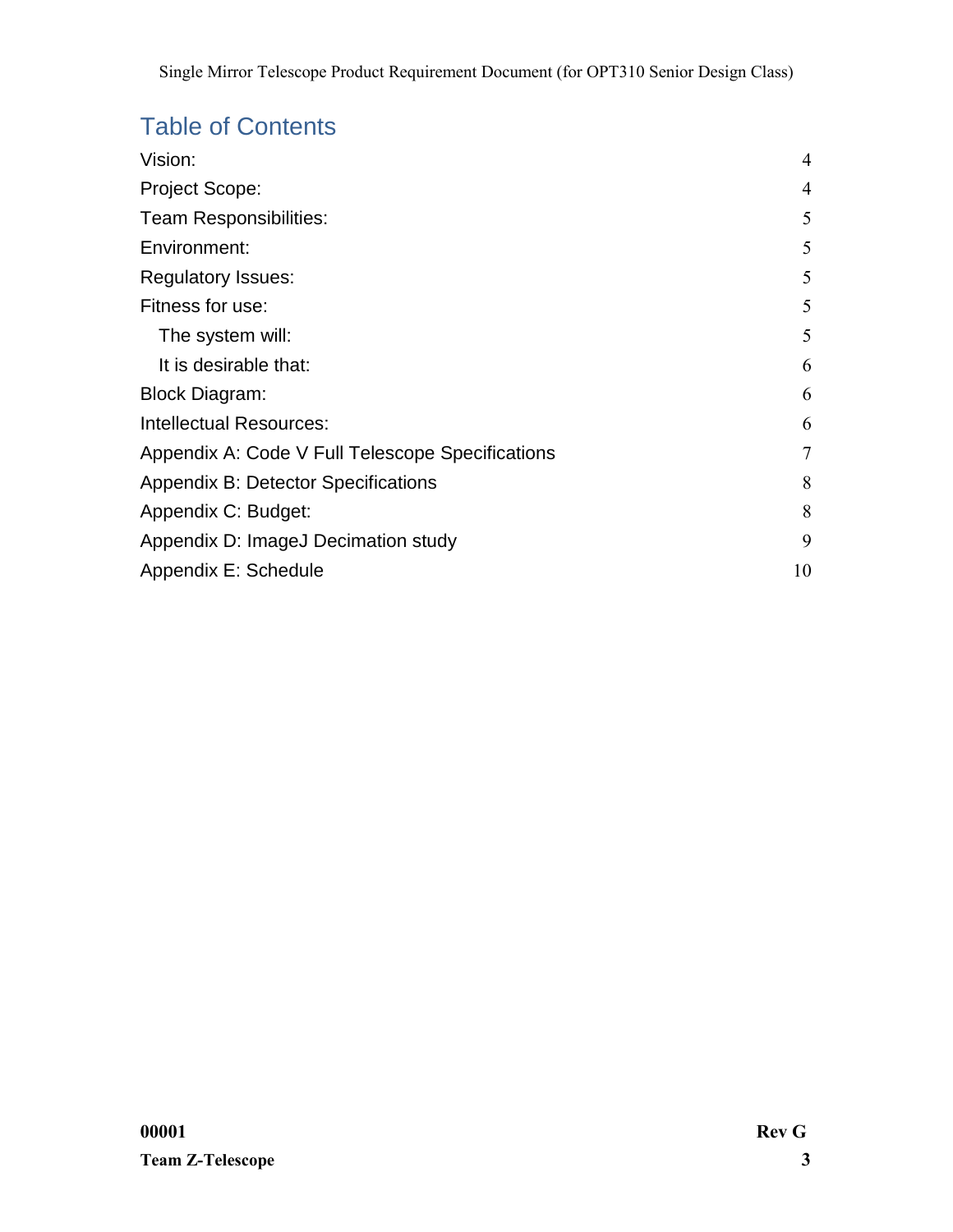The low-cost single mirror telescope is an internally driven product. As such its design inputs were derived from Jim Zavislan.

## <span id="page-3-0"></span>**Vision:**

A low cost single telescope with a single mirror for planetary observation with a camera instead of an eye. The main objective is to get young students interested in astronomy/optics. The telescope should be able to be operated by children 12 years and older. The telescope should use a manual tracking to keep planets in field of view so multiple images can be taken as the object transits the field of view. Software will stack multiple images to create a final image of higher quality. A mechanical pointing system should be able to place naked eye planets in the field of view. The construction of the telescope should be simple enough that most supplies (not optics) can be purchased at a home improvement store.

## <span id="page-3-1"></span>**Project Scope:**

Optical Engineering Senior Design Team (OPT 311) is responsible for the following deliverables:

Telescope optical design

Dimensions and surface figure of the optics

Spacing between optics (vertex - vertex)

Tolerances on all optical elements (Decenters, Tilts, etc.)

Location and diameter of aperture stop

Preferred method of optic mounting, as a starting point

Telescope mounts will be designed for fabrication in a machine shop.

A fully operational prototype with a user guide.

A budget and bill of electronics and software.

An assembly procedure for future builds.

Designating a camera to be used.

Identifying a stacking software for use with the telescope.

We are not responsible for:

Design of electronics and software

Building a sensor (we are buying a commercially available webcam see Appendix C)

<span id="page-3-2"></span>Writing image stacking software.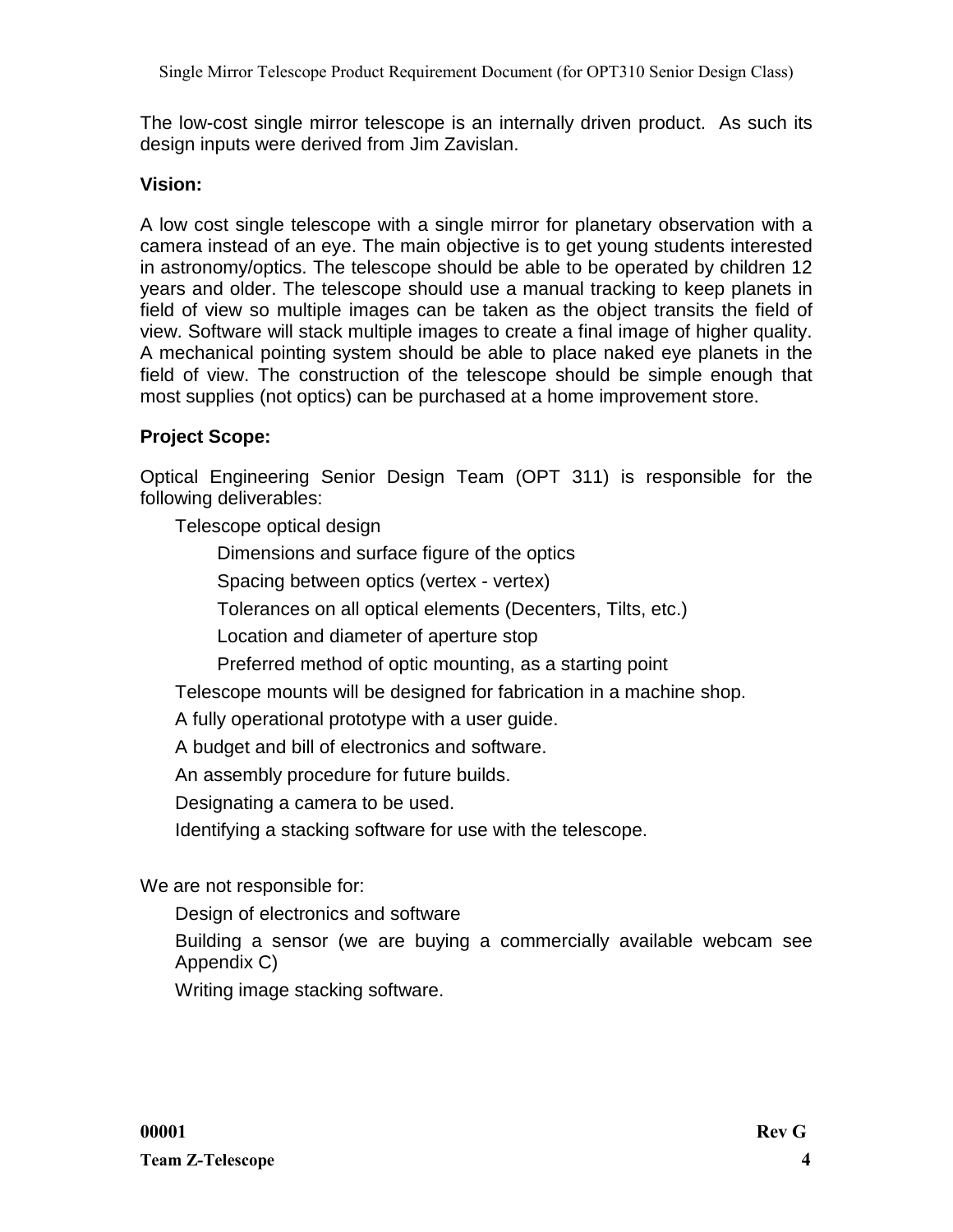## **Team Responsibilities:**

Yeyue Chen: Project Coordinator, Document Handler, Telescope optical design Josh Hess: Customer Liason, FEM and CAD-Mechanical Akil Bhagat: Scribe, Testing & Modeling

### <span id="page-4-0"></span>**Environment:**

As an outdoor observation tool, it needs to operate in the following environment:

**Temperature**  $-20-105$   $\Box$  F – operation range

### **Relative Humidity**

>0% - meets specifications

Resist contact with rain.

Resist degradation by condensation.

Run under battery power.

During normal operation, no maintenance will be required. Maintenance such as cleaning the glass surface may be required, depending on use, once a month.

### <span id="page-4-1"></span>**Regulatory Issues:**

Due to the primary focus of utilizing commercially-available technology, the resulting product will adhere to the laws and regulations of the components. The telescope should not be used to direct to the Sun by naked eyes.

The telescope will be designed to minimize the possibility that the telescope can direct an image of the sun at any person.

### <span id="page-4-2"></span>**Fitness for use:**

<span id="page-4-3"></span>The system will:

- Be robust (resist a 1 meter fall without any visible deterioration of image quality)
- Have a single surface with optical power
- Not have automated tracking, instead use sidereal motion to translate the planet across the FOV of an "inexpensive" web camera
- Capture multiple digital images as the planet transits the FOV
- Use image processing software to aggregate the images and enhance resolution (aka "Stacking" the images)
- Be able to preview images on the telescope

**Team Z-Telescope 5**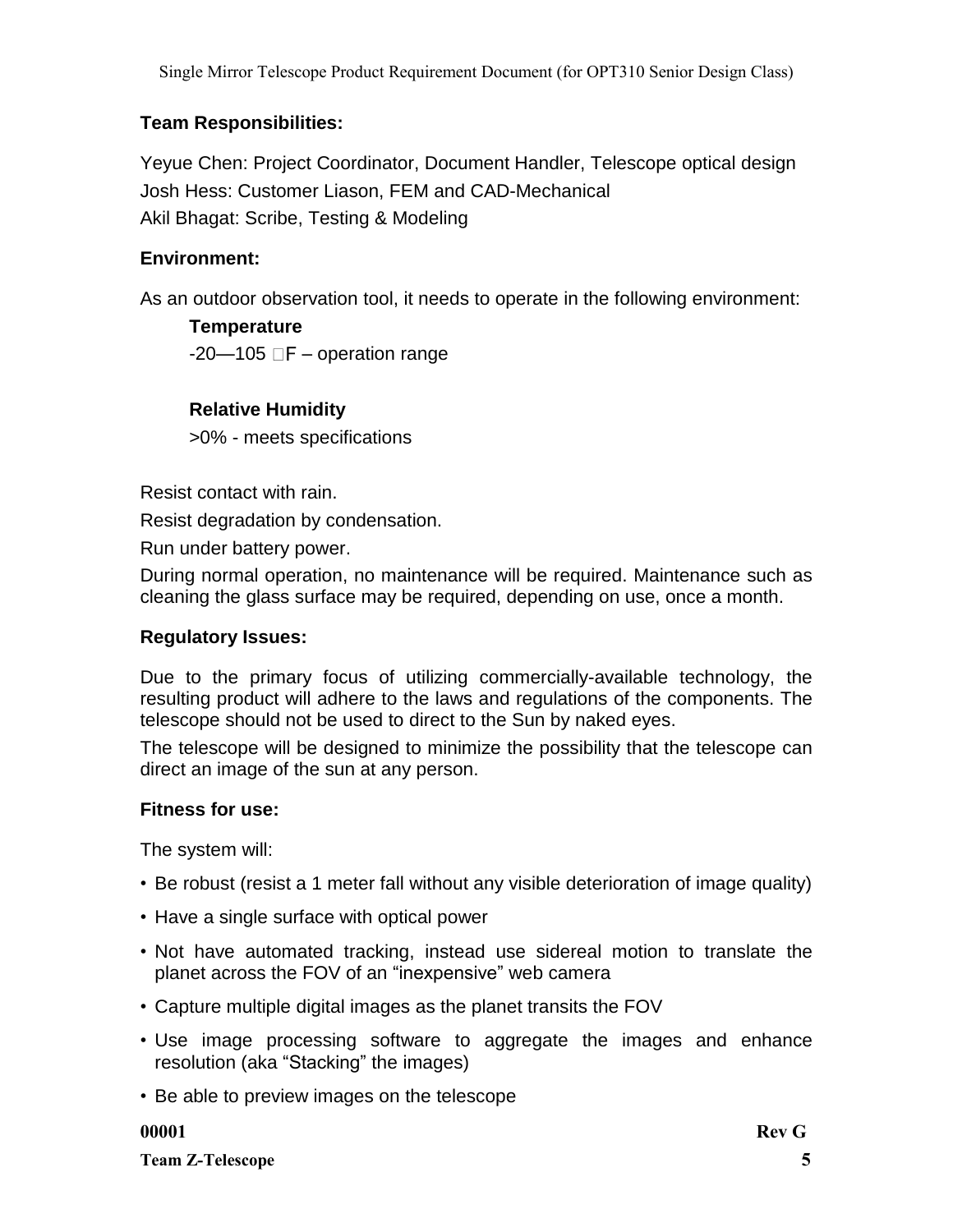- Image stacking to be done on a separate machine
- Process image to resolve the red spot of Jupiter, the ring structure of Saturn and track the position of the Jovian Moons
- Telescope can be easily operated by people 12 years of age and older
- Visual pointing of the telescope would place "naked eye" planets in the FOV

<span id="page-5-0"></span>It is desirable that:

- The system is low-cost enough for a school budget
- Able to resolve Uranus with image processing
- Can be built by 12 year old
- Image processing could be done on a Chromebook, laptop or other portable computer
- The system have no obscuration

## <span id="page-5-1"></span>**Block Diagram:**



## <span id="page-5-2"></span>**Intellectual Resources:**

<span id="page-5-3"></span>Jim Zavislan (UR, Optical Engineering) for system help, agreed to help Qiang Lin (UR, Mechanical Engineering) for FEM and CAD help, agreed to help Prof. Ginberg, No contact, Suggestion by Zavislan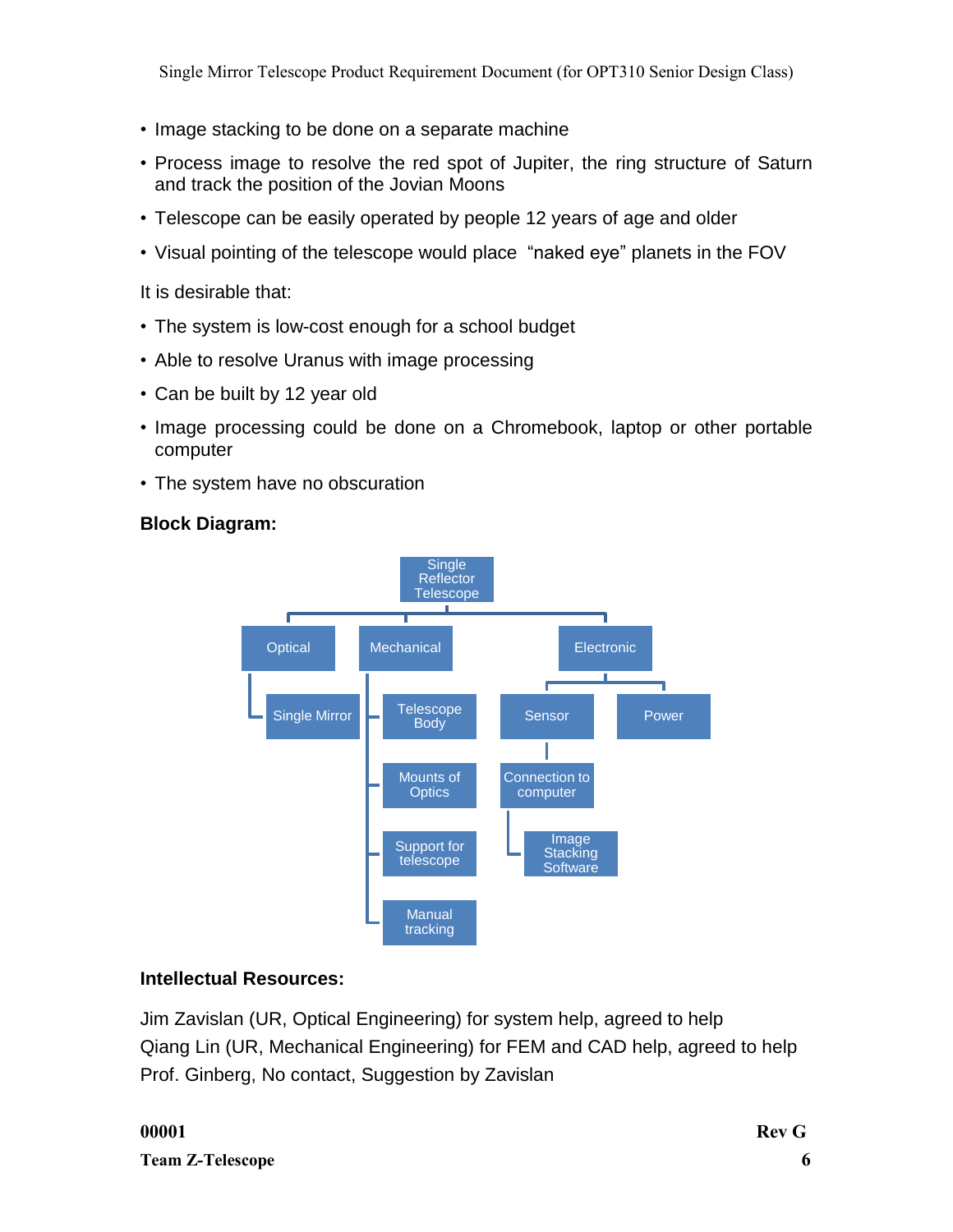| <b>Specification</b>                        | <b>Value</b>     | <b>Unit</b>    | <b>Comments</b>                                      |
|---------------------------------------------|------------------|----------------|------------------------------------------------------|
| <b>Sensor</b>                               |                  |                |                                                      |
| <b>Sensor Size</b>                          | $= 6.35$         | mm             | $\frac{1}{4}$ inches = 6.35 mm                       |
| <b>Sensor Pixel Pitch</b>                   | $= 0.0056$       | mm             | 5.6 $\mu$ m = 0.0056 mm                              |
| <b>Sensor Full VGA</b><br><b>Resolution</b> | $= 640 X$<br>480 |                | <b>HXV</b>                                           |
| Sensor F/#                                  | $= 5.6$          |                | From Sensor Spec Table                               |
| <b>Sensor Diameter</b>                      | $= 4.48$         | mm             | De = $\sqrt{640^2 + 480^2}$ x 0.0056 mm =<br>4.48 mm |
| Eyepiece Focal Length                       | $= 25.088$       | mm             | $fe = De X F/H$                                      |
| Eyepiece Full Field of<br>View              | $= 10.2$         | Degrees        | De/2 = fe $*$ tan ( $\theta$ /2)                     |
|                                             |                  |                |                                                      |
| <b>Objective</b>                            |                  |                |                                                      |
| Angular diameter of<br>Saturn               | > 14.50          | Arc-<br>second |                                                      |
| Angular diameter of<br>Jupiter              | > 29.80          | Arc-<br>second |                                                      |
| <b>Angular Resolution</b>                   | > 0.7            | Arc-<br>second | "Dawes Limit" (Cassini's Division)                   |
| Diameter of Objective                       | < 170            | mm             | $Do = 120/P_R$                                       |
| Magnification                               | $= 76$           | X              | $M = Do/De$                                          |
| Objective Focal Length                      | $= 1906.688$     | mm             | $fo = M \times fe$                                   |
| Objective Full Field of<br>View             | $= 483.156$      | Arc-<br>second | $FOVo = FOVe/M$                                      |
|                                             |                  |                |                                                      |
| <b>System</b>                               |                  |                |                                                      |
| $F/\#$                                      | $= 11.2$         |                | $F_R = \text{fo} / \text{Do}$                        |
|                                             | 656.2725         | nm             |                                                      |
| Wavelength                                  | 587.5618         | nm             | Visible Spectrum                                     |
|                                             | 486.1327         | nm             |                                                      |

## **Appendix A: Code V Full Telescope Specifications**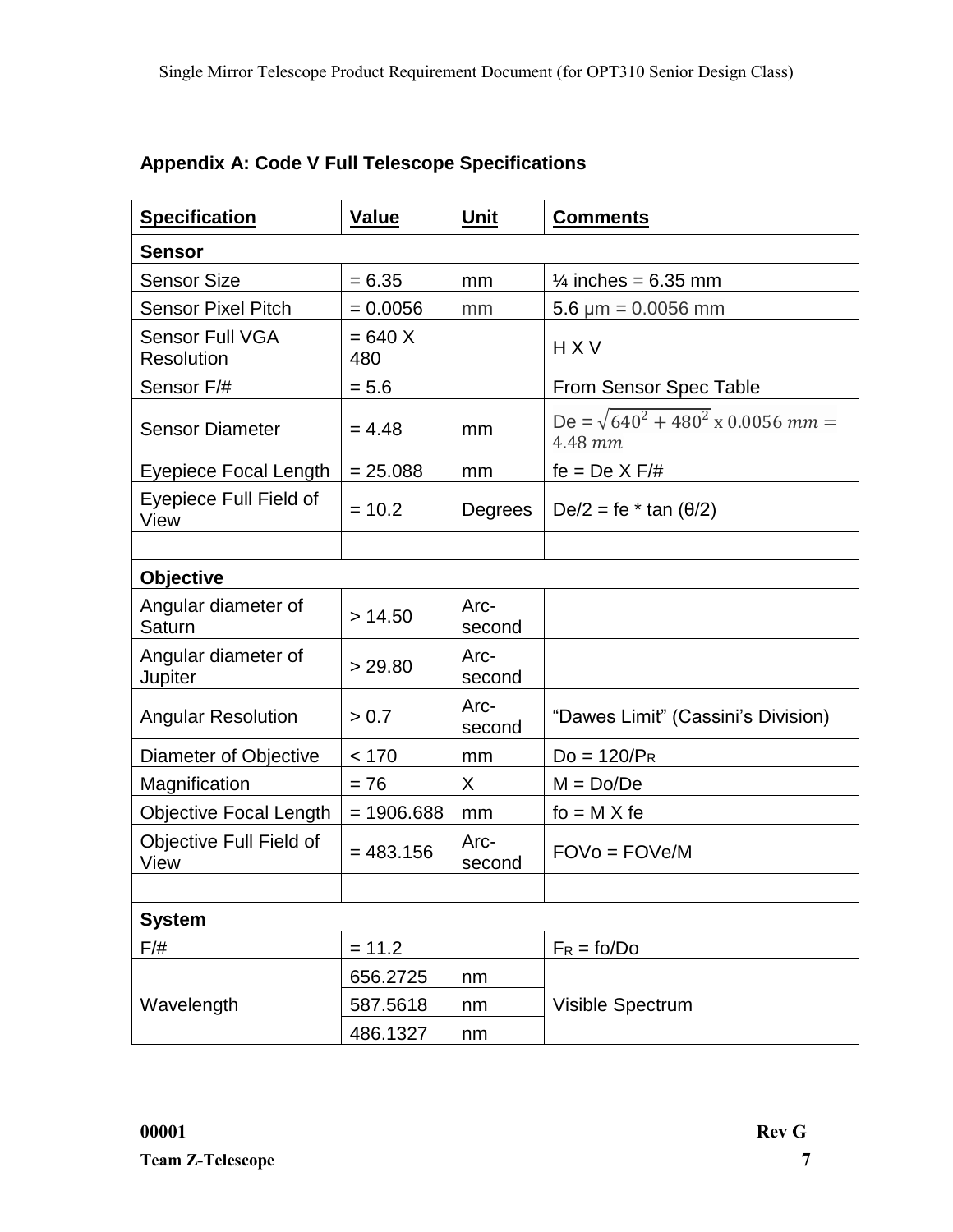## <span id="page-7-0"></span>**Appendix B: Detector Specifications**

| <b>Detector</b>     | <b>ICX098BQ</b>            |
|---------------------|----------------------------|
| Sensor Size(pixels) | 640x480                    |
| Pixels size(um)     | 5.6                        |
| Camera              | Logitech QuickCam Pro 3000 |
| Price               | $-25$ \$                   |

## <span id="page-7-1"></span>**Appendix C: Budget:**

| Part          | <b>Spec</b>                     | <b>Price</b> |
|---------------|---------------------------------|--------------|
| Sensor        | Logitech QuickCam Pro 3000      | \$25         |
| Software      | Keith's Image Stacker           | \$15         |
| <b>Mirror</b> | Off-axis parabolic mirror - TBD | $<$ \$50     |
| Lens          | TBD X 3                         | $<$ \$50     |
| Manufacturing | TBD                             | $<$ \$100    |
| Total         |                                 | $<$ \$500    |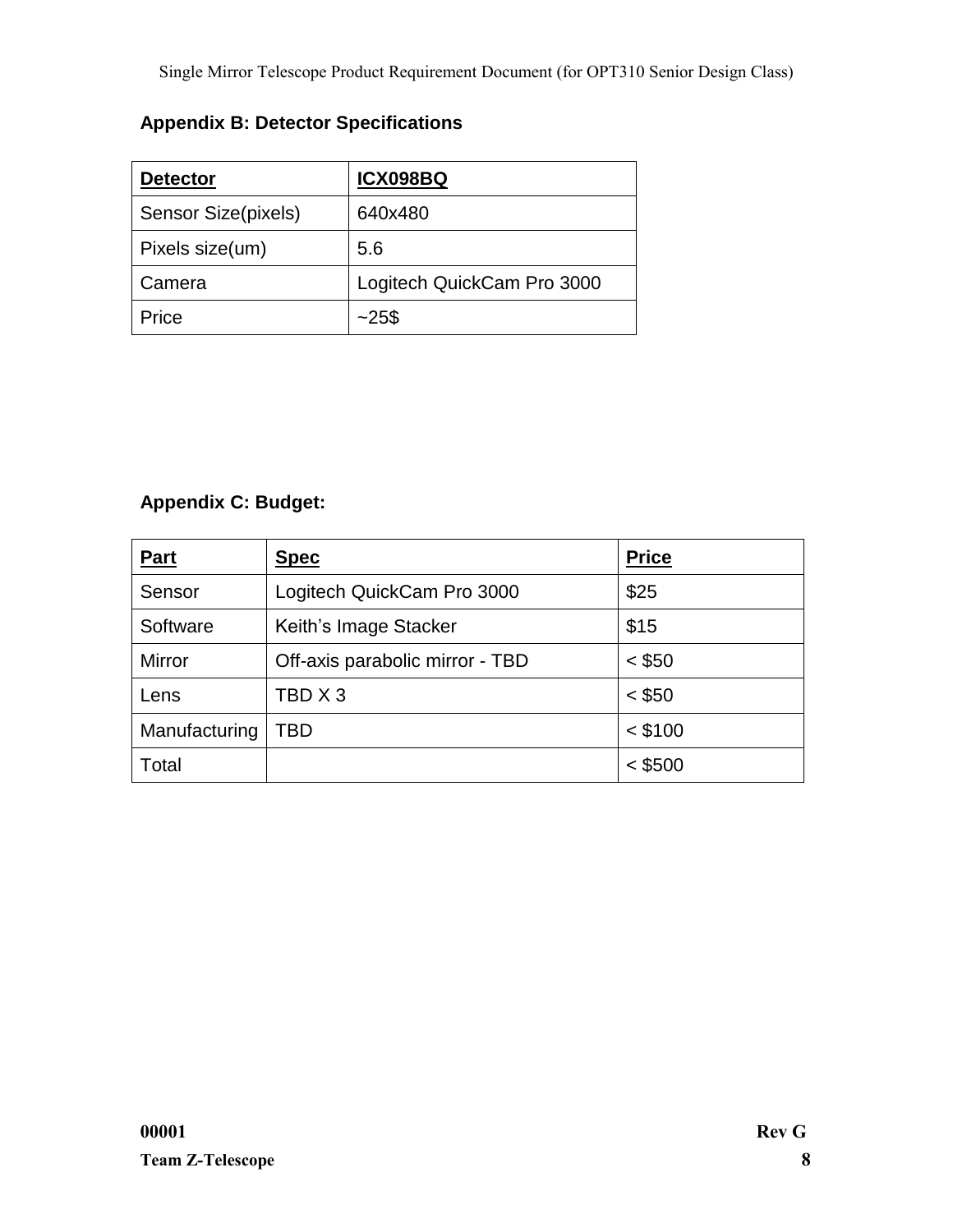## <span id="page-8-0"></span>**Appendix D: ImageJ Decimation study**







### Process.

- 1. Take original image (ex 617x480) into ImageJ.
- 2. Reduce size of image (ex 100x79)
- 3. Scale new image to be the same displayed size.
- 4. Using h=f\*tan( $\Theta_{1/2}$ ). Where h is half the larger length of the new image(ex  $100/2 = 50 = h$ ).
- 5. The resulting image approximates the image quality of the calculated focal length.